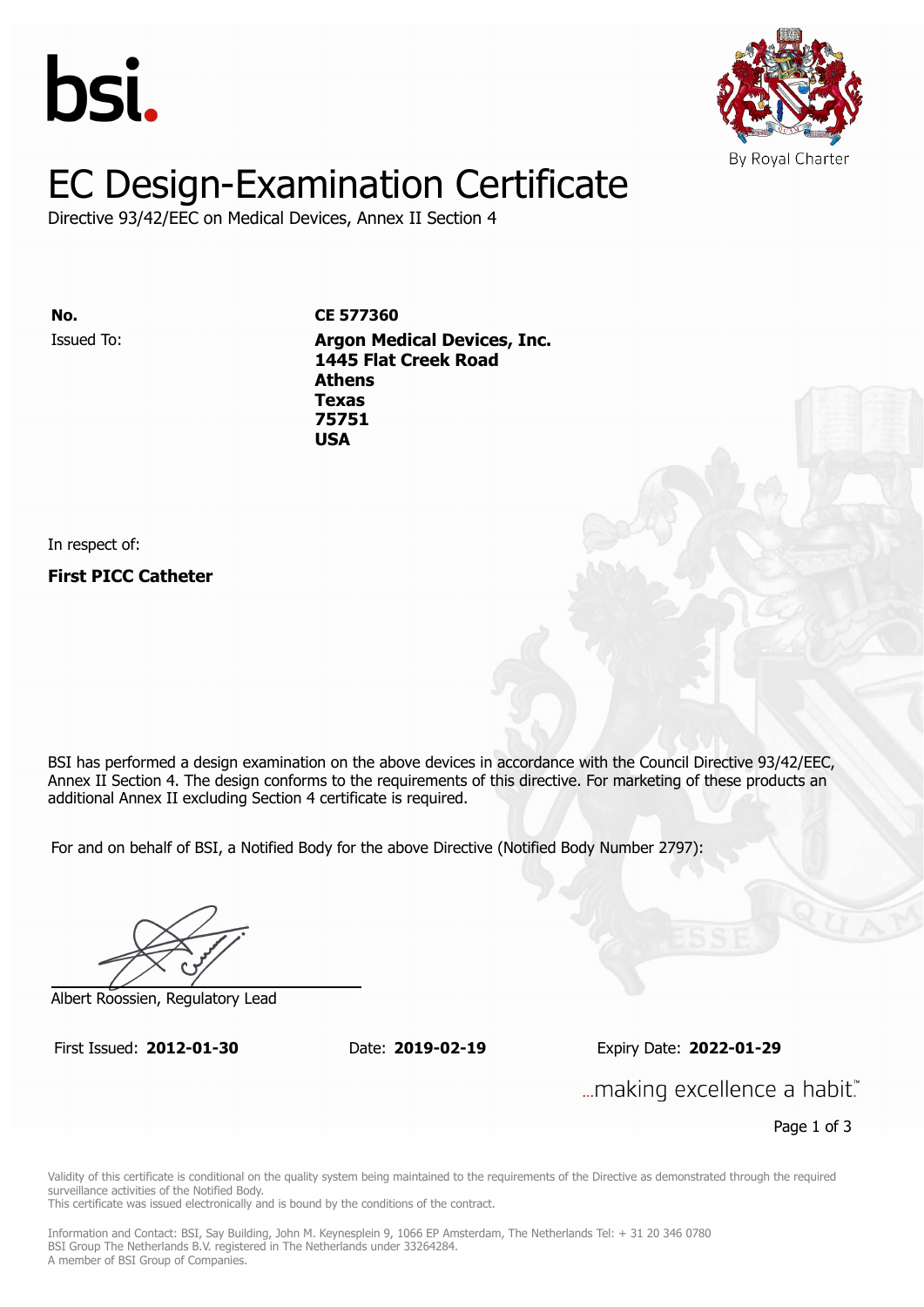



## EC Design-Examination Certificate

#### **Supplementary Information to CE 577360**

Issued To: **Argon Medical Devices, Inc. 1445 Flat Creek Road Athens Texas 75751 USA**

**First PICC™ Catheter**

#### **Single Lumen Catheters**

384101, 384232, 384156, 384157, 384158

#### **Dual Lumen Catheters**

384159

First Issued: **2012-01-30** Date: **2019-02-19** Expiry Date: **2022-01-29**

... making excellence a habit."

Page 2 of 3

Validity of this certificate is conditional on the quality system being maintained to the requirements of the Directive as demonstrated through the required surveillance activities of the Notified Body.

This certificate was issued electronically and is bound by the conditions of the contract.

Information and Contact: BSI, Say Building, John M. Keynesplein 9, 1066 EP Amsterdam, The Netherlands Tel: + 31 20 346 0780 BSI Group The Netherlands B.V. registered in The Netherlands under 33264284. A member of BSI Group of Companies.